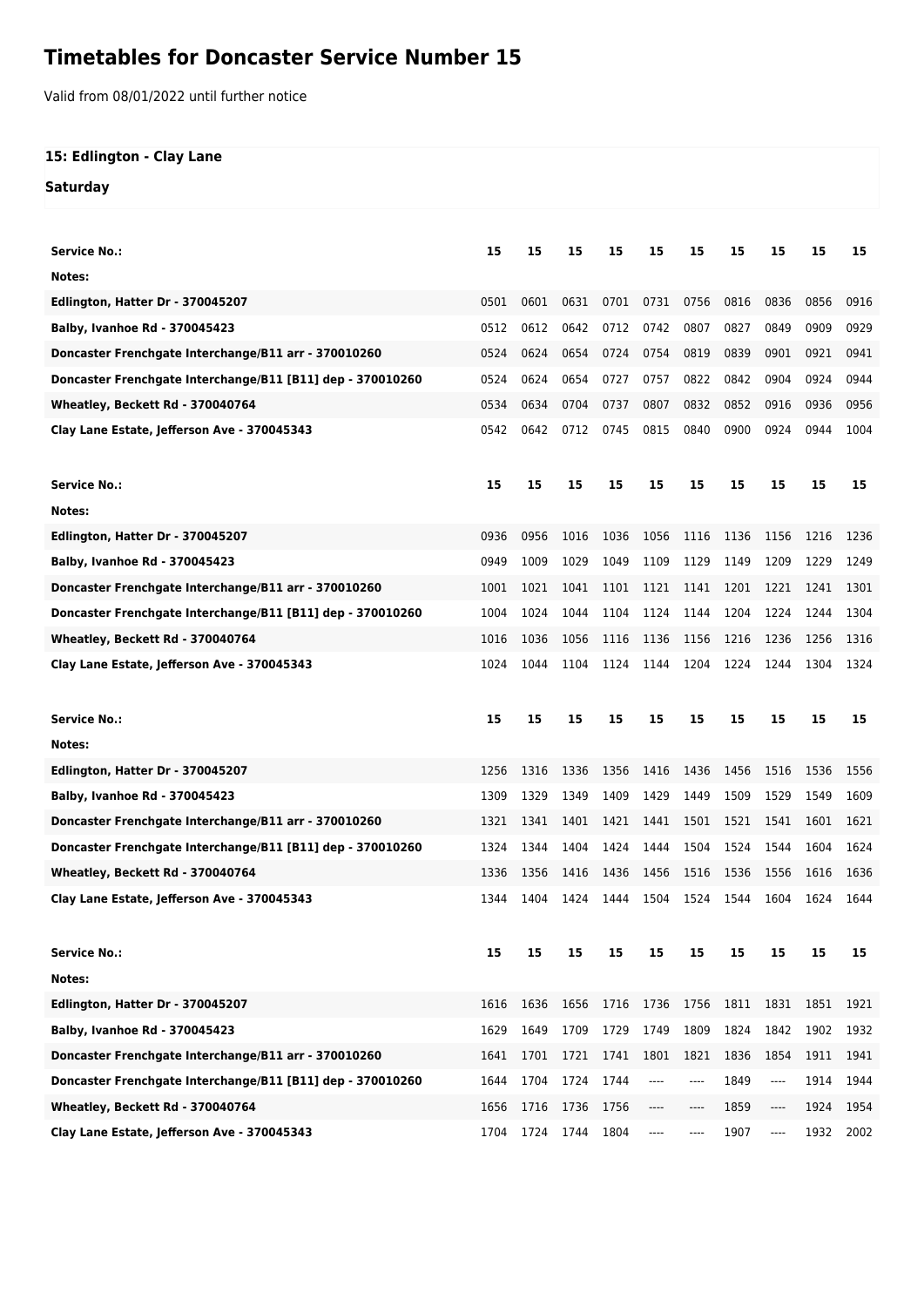| <b>Service No.:</b>                                        | 15   | 15   | 15        | 15    | 15   | 15                       | 15   |
|------------------------------------------------------------|------|------|-----------|-------|------|--------------------------|------|
| Notes:                                                     |      |      |           |       |      |                          |      |
| Edlington, Hatter Dr - 370045207                           | 1951 | 2021 |           |       |      | 2051 2121 2151 2221 2251 |      |
| <b>Balby, Ivanhoe Rd - 370045423</b>                       | 2002 | 2032 | 2102 2132 |       | 2202 | 2232                     | 2302 |
| Doncaster Frenchgate Interchange/B11 arr - 370010260       | 2011 | 2041 | 2111 2141 |       | 2211 | 2241                     | 2311 |
| Doncaster Frenchgate Interchange/B11 [B11] dep - 370010260 | 2014 |      | 2044 2114 | $---$ | 2214 | $---$                    | 2314 |
| Wheatley, Beckett Rd - 370040764                           | 2024 |      | 2054 2124 | $---$ | 2224 | $---$                    | 2324 |
| Clay Lane Estate, Jefferson Ave - 370045343                | 2032 | 2102 | 2132      | $---$ | 2232 | $---$                    | 2332 |
|                                                            |      |      |           |       |      |                          |      |
|                                                            |      |      |           |       |      |                          |      |
| 15: Clay Lane - Edlington                                  |      |      |           |       |      |                          |      |

## **Saturday**

| Service No.:                                | 15   | 15   | 15   | 15    | 15   | 15   | 15   | 15   | 15   | 15   |
|---------------------------------------------|------|------|------|-------|------|------|------|------|------|------|
| Notes:                                      |      |      |      |       |      |      |      |      |      |      |
| Wheatley, Beckett Rd - 370046686            |      |      |      |       |      |      |      |      |      |      |
| Clay Lane Estate, Jefferson Ave - 370045343 | ---- | ---- | 0552 | ----  | 0643 | 0713 | 0735 | 0755 | 0815 | 0835 |
| Wheatley, Beckett Rd - 370045136            |      |      | 0558 | ----  | 0649 | 0719 | 0741 | 0801 | 0821 | 0841 |
| Doncaster Intc [A8] arr - 370010245         | ---- | ---- | 0608 | $---$ | 0659 | 0729 | 0751 | 0811 | 0831 | 0851 |
| Doncaster Intc [A8] dep - 370010245         | 0440 | 0540 | 0610 | 0640  | 0701 | 0731 | 0753 | 0813 | 0833 | 0853 |
| Warmsworth, Cecil Hotel - 370045161         | 0451 | 0551 | 0621 | 0651  | 0712 | 0742 | 0804 | 0824 | 0844 | 0904 |
| Edlington, Hatter Dr - 370045207            | 0501 | 0601 | 0631 | 0701  | 0722 | 0752 | 0814 | 0834 | 0854 | 0914 |
|                                             |      |      |      |       |      |      |      |      |      |      |
| <b>Service No.:</b>                         | 15   | 15   | 15   | 15    | 15   | 15   | 15   | 15   | 15   | 15   |
| Notes:                                      |      |      |      |       |      |      |      |      |      |      |
| Wheatley, Beckett Rd - 370046686            |      |      |      |       |      |      |      |      |      |      |
| Clay Lane Estate, Jefferson Ave - 370045343 | 0855 | 0915 | 0935 | 0955  | 1015 | 1035 | 1055 | 1115 | 1135 | 1155 |
| Wheatley, Beckett Rd - 370045136            | 0903 | 0923 | 0943 | 1003  | 1023 | 1043 | 1103 | 1123 | 1143 | 1203 |
| Doncaster Intc [A8] arr - 370010245         | 0918 | 0938 | 0958 | 1018  | 1038 | 1058 | 1118 | 1138 | 1158 | 1218 |
| Doncaster Intc [A8] dep - 370010245         | 0921 | 0940 | 1003 | 1023  | 1043 | 1103 | 1123 | 1143 | 1203 | 1223 |
| Warmsworth, Cecil Hotel - 370045161         | 0932 | 0952 | 1018 | 1038  | 1058 | 1118 | 1138 | 1158 | 1218 | 1238 |
| Edlington, Hatter Dr - 370045207            | 0942 | 1002 | 1030 | 1050  | 1110 | 1130 | 1150 | 1210 | 1230 | 1250 |
|                                             |      |      |      |       |      |      |      |      |      |      |
| Service No.:                                | 15   | 15   | 15   | 15    | 15   | 15   | 15   | 15   | 15   | 15   |
| Notes:                                      |      |      |      |       |      |      |      |      |      |      |
| Wheatley, Beckett Rd - 370046686            |      |      |      |       |      |      |      |      |      |      |
| Clay Lane Estate, Jefferson Ave - 370045343 | 1215 | 1235 | 1255 | 1315  | 1335 | 1355 | 1415 | 1435 | 1455 | 1515 |
| Wheatley, Beckett Rd - 370045136            | 1223 | 1243 | 1303 | 1323  | 1343 | 1403 | 1423 | 1443 | 1503 | 1523 |
| Doncaster Intc [A8] arr - 370010245         | 1238 | 1258 | 1318 | 1338  | 1358 | 1418 | 1438 | 1458 | 1518 | 1538 |
| Doncaster Intc [A8] dep - 370010245         | 1243 | 1303 | 1323 | 1343  | 1403 | 1423 | 1443 | 1503 | 1523 | 1543 |
| Warmsworth, Cecil Hotel - 370045161         | 1258 | 1318 | 1338 | 1358  | 1418 | 1438 | 1458 | 1518 | 1538 | 1558 |
| Edlington, Hatter Dr - 370045207            | 1310 | 1330 | 1350 | 1410  | 1430 | 1450 | 1510 | 1530 | 1550 | 1610 |